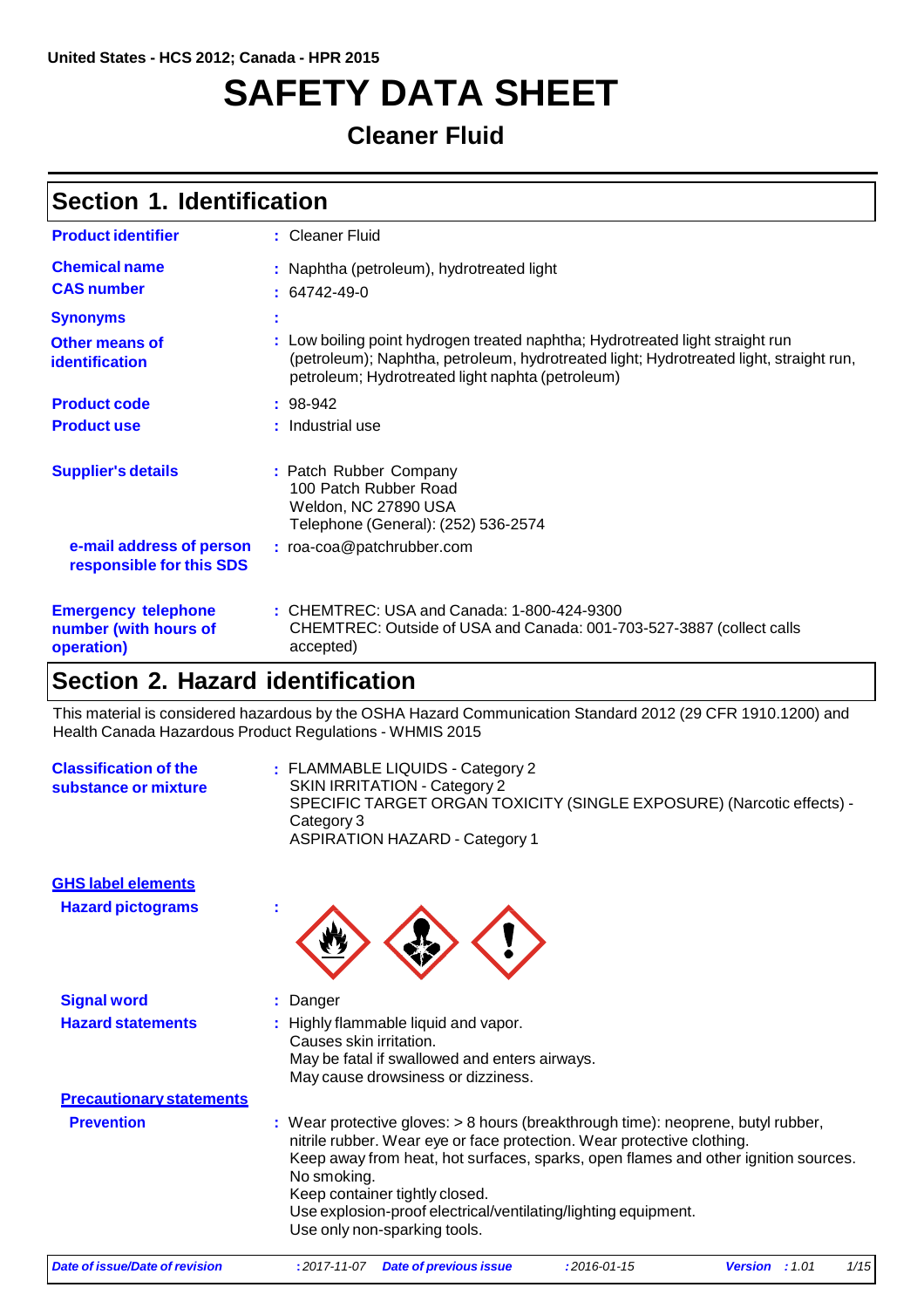### **Section 2. Hazard identification**

|                                                        | Take precautionary measures against static discharge.<br>Use only outdoors or in a well-ventilated area.<br>Avoid breathing vapor.<br>Wash hands thoroughly after handling.                                                                                                                                                                                                                                                                                                                             |
|--------------------------------------------------------|---------------------------------------------------------------------------------------------------------------------------------------------------------------------------------------------------------------------------------------------------------------------------------------------------------------------------------------------------------------------------------------------------------------------------------------------------------------------------------------------------------|
| <b>Response</b>                                        | : IF INHALED: Remove person to fresh air and keep comfortable for breathing. Call a<br>POISON CENTER or physician if you feel unwell.<br>IF SWALLOWED: Immediately call a POISON CENTER or physician. Do NOT<br>induce vomiting.<br>IF ON SKIN (or hair): Take off immediately all contaminated clothing. Rinse skin<br>with water.<br>IF ON SKIN: Wash with plenty of soap and water. Take off contaminated clothing<br>and wash it before reuse.<br>If skin irritation occurs: Get medical attention. |
| <b>Storage</b>                                         | : Store locked up.<br>Store in a well-ventilated place. Keep cool.                                                                                                                                                                                                                                                                                                                                                                                                                                      |
| <b>Disposal</b>                                        | : Dispose of contents and container in accordance with all local, regional, national<br>and international regulations.                                                                                                                                                                                                                                                                                                                                                                                  |
| Other hazards which do not<br>result in classification | : None known.                                                                                                                                                                                                                                                                                                                                                                                                                                                                                           |
|                                                        |                                                                                                                                                                                                                                                                                                                                                                                                                                                                                                         |

### **Section 3. Composition/information on ingredients**

| <b>Substance/mixture</b>                       | : UVCB                                                                                                                                                                                                                      |
|------------------------------------------------|-----------------------------------------------------------------------------------------------------------------------------------------------------------------------------------------------------------------------------|
| <b>Chemical name</b>                           | : Naphtha (petroleum), hydrotreated light                                                                                                                                                                                   |
| <b>Other means of</b><br><b>identification</b> | : Low boiling point hydrogen treated naphtha; Hydrotreated light straight run<br>(petroleum); Naphtha, petroleum, hydrotreated light; Hydrotreated light, straight run,<br>petroleum; Hydrotreated light naphta (petroleum) |
| <b>Product code</b>                            | $: 98-942$                                                                                                                                                                                                                  |

#### **CAS number/other identifiers**

| <b>CAS number</b><br>$: 64742 - 49 - 0$ |           |                   |
|-----------------------------------------|-----------|-------------------|
| Ingredient name                         | % (w/w)   | <b>CAS number</b> |
| Naphtha (petroleum), hydrotreated light | 100       | 64742-49-0        |
| heptane                                 | $30 - 45$ | 142-82-5          |
| 3-methylhexane                          | $0 - 30$  | 589-34-4          |
| methylcyclohexane                       | $0 - 20$  | 108-87-2          |
| 2-methylhexane                          | $0 - 15$  | 591-76-4          |
| 2,3-dimethylpentane                     | $0 - 5$   | 565-59-3          |
| 3-ethylpentane                          | $0 - 5$   | 617-78-7          |

There are no additional ingredients present which, within the current knowledge of the supplier and in the **concentrations applicable, are classified as hazardous to health or the environment and hence require reporting in this section.**

**Occupational exposure limits, if available, are listed in Section 8.**

### **Section 4. First-aid measures**

### **Description of necessary first aid measures**

**Eye contact :** Immediately flush eyes with plenty of water, occasionally lifting the upper and lower eyelids. Check for and remove any contact lenses. Continue to rinse for at least 10 minutes. Get medical attention.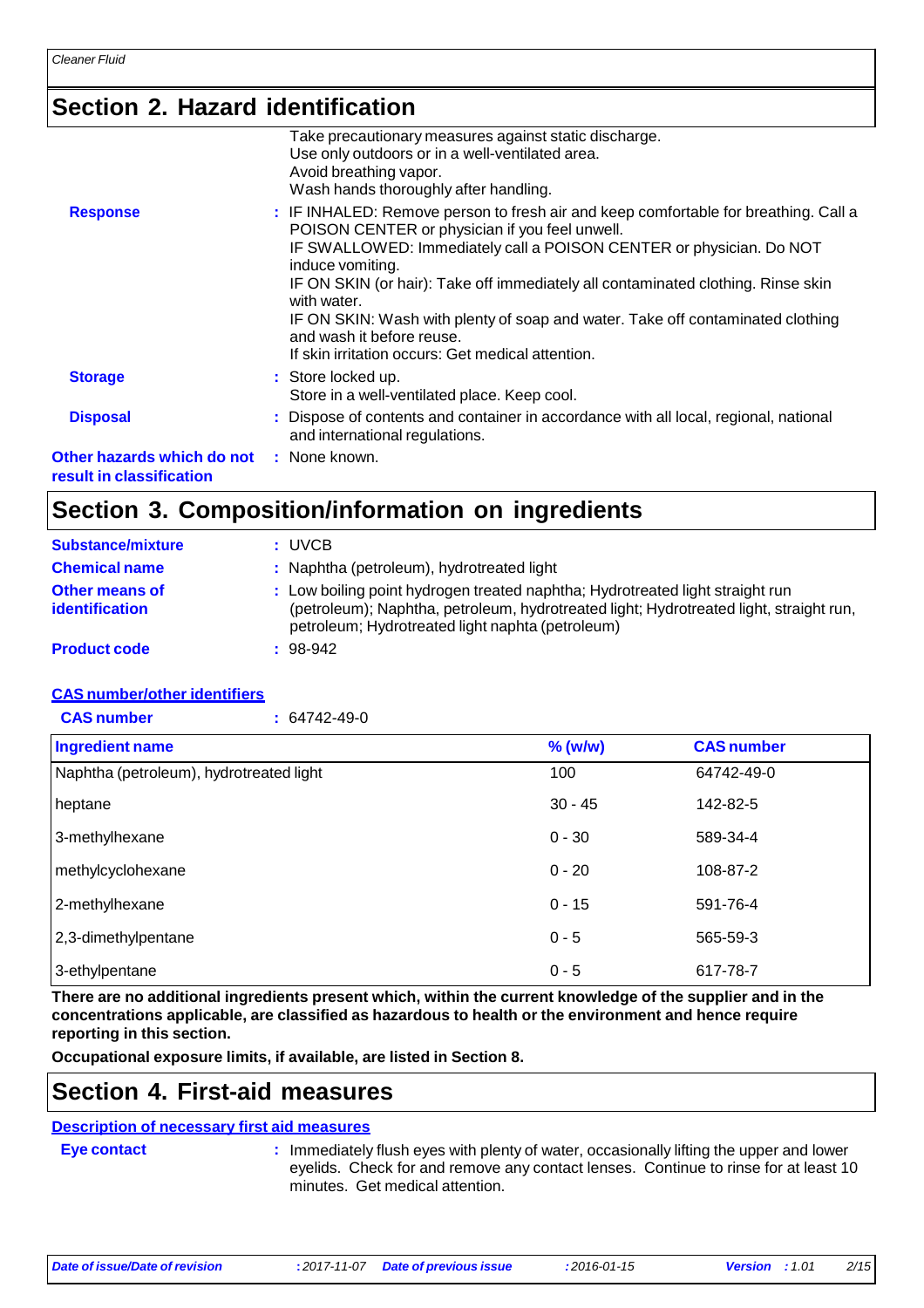## **Section 4. First-aid measures**

| <b>Inhalation</b>   | : Remove victim to fresh air and keep at rest in a position comfortable for breathing.<br>If it is suspected that fumes are still present, the rescuer should wear an appropriate<br>mask or self-contained breathing apparatus. If not breathing, if breathing is irregular<br>or if respiratory arrest occurs, provide artificial respiration or oxygen by trained<br>personnel. It may be dangerous to the person providing aid to give mouth-to-mouth<br>resuscitation. Get medical attention. If necessary, call a poison center or physician.<br>If unconscious, place in recovery position and get medical attention immediately.<br>Maintain an open airway. Loosen tight clothing such as a collar, tie, belt or<br>waistband.                                                                                                         |
|---------------------|-------------------------------------------------------------------------------------------------------------------------------------------------------------------------------------------------------------------------------------------------------------------------------------------------------------------------------------------------------------------------------------------------------------------------------------------------------------------------------------------------------------------------------------------------------------------------------------------------------------------------------------------------------------------------------------------------------------------------------------------------------------------------------------------------------------------------------------------------|
| <b>Skin contact</b> | : Flush contaminated skin with plenty of water. Remove contaminated clothing and<br>shoes. Continue to rinse for at least 10 minutes. Get medical attention. Wash<br>clothing before reuse. Clean shoes thoroughly before reuse.                                                                                                                                                                                                                                                                                                                                                                                                                                                                                                                                                                                                                |
| <b>Ingestion</b>    | : Get medical attention immediately. Call a poison center or physician. Wash out<br>mouth with water. Remove dentures if any. Remove victim to fresh air and keep at<br>rest in a position comfortable for breathing. If material has been swallowed and the<br>exposed person is conscious, give small quantities of water to drink. Stop if the<br>exposed person feels sick as vomiting may be dangerous. Aspiration hazard if<br>swallowed. Can enter lungs and cause damage. Do not induce vomiting. If<br>vomiting occurs, the head should be kept low so that vomit does not enter the lungs.<br>Never give anything by mouth to an unconscious person. If unconscious, place in<br>recovery position and get medical attention immediately. Maintain an open airway.<br>Loosen tight clothing such as a collar, tie, belt or waistband. |

#### **Most important symptoms/effects, acute and delayed**

| <b>Potential acute health effects</b> |                                                                                                                                                                                                                                                                                                                         |  |  |  |  |
|---------------------------------------|-------------------------------------------------------------------------------------------------------------------------------------------------------------------------------------------------------------------------------------------------------------------------------------------------------------------------|--|--|--|--|
| <b>Eye contact</b>                    | : May cause eye irritation.                                                                                                                                                                                                                                                                                             |  |  |  |  |
| <b>Inhalation</b>                     | : Can cause central nervous system (CNS) depression. May cause drowsiness or<br>dizziness.                                                                                                                                                                                                                              |  |  |  |  |
| <b>Skin contact</b>                   | : Causes skin irritation.                                                                                                                                                                                                                                                                                               |  |  |  |  |
| <b>Ingestion</b>                      | : Can cause central nervous system (CNS) depression. May be fatal if swallowed<br>and enters airways.                                                                                                                                                                                                                   |  |  |  |  |
| Over-exposure signs/symptoms          |                                                                                                                                                                                                                                                                                                                         |  |  |  |  |
| <b>Eye contact</b>                    | : Adverse symptoms may include the following:<br>pain or irritation<br>watering<br>redness                                                                                                                                                                                                                              |  |  |  |  |
| <b>Inhalation</b>                     | : Adverse symptoms may include the following:<br>nausea or vomiting<br>headache<br>drowsiness/fatigue<br>dizziness/vertigo<br>unconsciousness                                                                                                                                                                           |  |  |  |  |
| <b>Skin contact</b>                   | : Adverse symptoms may include the following:<br>irritation<br>redness                                                                                                                                                                                                                                                  |  |  |  |  |
| <b>Ingestion</b>                      | : Adverse symptoms may include the following:<br>nausea or vomiting                                                                                                                                                                                                                                                     |  |  |  |  |
|                                       | Indication of immediate medical attention and special treatment needed, if necessary                                                                                                                                                                                                                                    |  |  |  |  |
| <b>Notes to physician</b>             | : Treat symptomatically. Contact poison treatment specialist immediately if large<br>quantities have been ingested or inhaled. Aspiration hazard if swallowed. Can enter<br>lungs and cause damage.                                                                                                                     |  |  |  |  |
| <b>Specific treatments</b>            | : No specific treatment.                                                                                                                                                                                                                                                                                                |  |  |  |  |
| <b>Protection of first-aiders</b>     | : No action shall be taken involving any personal risk or without suitable training. If it<br>is suspected that fumes are still present, the rescuer should wear an appropriate<br>mask or self-contained breathing apparatus. It may be dangerous to the person<br>providing aid to give mouth-to-mouth resuscitation. |  |  |  |  |
| Date of issue/Date of revision        | 3/15<br>: 2017-11-07 Date of previous issue<br>$: 2016 - 01 - 15$<br><b>Version</b> : $1.01$                                                                                                                                                                                                                            |  |  |  |  |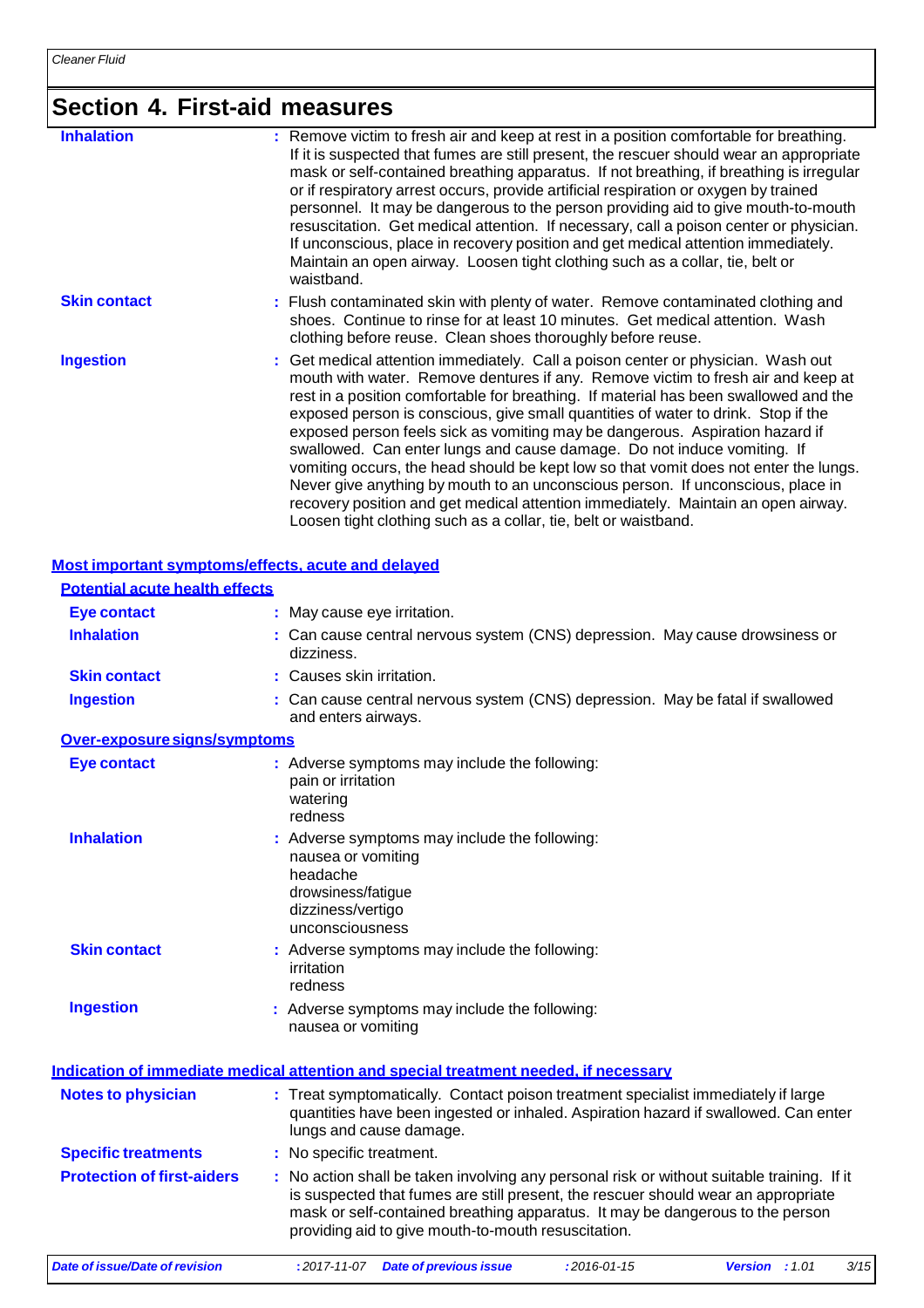### **Section 4. First-aid measures**

**See toxicological information (Section 11)**

### **Section 5. Fire-fighting measures**

| <b>Extinguishing media</b>                               |                                                                                                                                                                                                                                                                                                                                                                                                                                                                                                                                                  |
|----------------------------------------------------------|--------------------------------------------------------------------------------------------------------------------------------------------------------------------------------------------------------------------------------------------------------------------------------------------------------------------------------------------------------------------------------------------------------------------------------------------------------------------------------------------------------------------------------------------------|
| <b>Suitable extinguishing</b><br>media                   | : Use dry chemical, $CO2$ , water spray (fog) or foam. Use an extinguishing agent<br>suitable for the surrounding fire.                                                                                                                                                                                                                                                                                                                                                                                                                          |
| <b>Unsuitable extinguishing</b><br>media                 | : Do not use water jet.                                                                                                                                                                                                                                                                                                                                                                                                                                                                                                                          |
| <b>Specific hazards arising</b><br>from the chemical     | : Highly flammable liquid and vapor. In a fire or if heated, a pressure increase will<br>occur and the container may burst, with the risk of a subsequent explosion. Vapors<br>may accumulate in low or confined areas or travel a considerable distance to a<br>source of ignition and flash back. Vapors may form explosive mixtures with air.<br>Runoff to sewer may create fire or explosion hazard. Fire water contaminated with<br>this material must be contained and prevented from being discharged to any<br>waterway, sewer or drain. |
| <b>Hazardous thermal</b><br>decomposition products       | : Decomposition products may include the following materials:<br>carbon dioxide<br>carbon monoxide<br>smoke<br>fumes or vapor                                                                                                                                                                                                                                                                                                                                                                                                                    |
| <b>Special protective actions</b><br>for fire-fighters   | : Promptly isolate the scene by removing all persons from the vicinity of the incident if<br>there is a fire. No action shall be taken involving any personal risk or without<br>suitable training. Move containers from fire area if this can be done without risk.<br>Use water spray to keep fire-exposed containers cool.                                                                                                                                                                                                                    |
| <b>Special protective</b><br>equipment for fire-fighters | : Fire-fighters should wear appropriate protective equipment and self-contained<br>breathing apparatus (SCBA) with a full face-piece operated in positive pressure<br>mode.                                                                                                                                                                                                                                                                                                                                                                      |

### **Section 6. Accidental release measures**

|                                                              |  | Personal precautions, protective equipment and emergency procedures                                                                                                                                                                                                                                                                                                                                                                                                                             |  |
|--------------------------------------------------------------|--|-------------------------------------------------------------------------------------------------------------------------------------------------------------------------------------------------------------------------------------------------------------------------------------------------------------------------------------------------------------------------------------------------------------------------------------------------------------------------------------------------|--|
| For non-emergency<br>personnel                               |  | : No action shall be taken involving any personal risk or without suitable training.<br>Evacuate surrounding areas. Keep unnecessary and unprotected personnel from<br>entering. Do not touch or walk through spilled material. Shut off all ignition sources.<br>No flares, smoking or flames in hazard area. Avoid breathing vapor or mist.<br>Provide adequate ventilation. Wear appropriate respirator when ventilation is<br>inadequate. Put on appropriate personal protective equipment. |  |
| For emergency responders :                                   |  | If specialized clothing is required to deal with the spillage, take note of any<br>information in Section 8 on suitable and unsuitable materials.<br>See also the information in "For non-emergency personnel".                                                                                                                                                                                                                                                                                 |  |
| <b>Environmental precautions</b>                             |  | : Avoid dispersal of spilled material and runoff and contact with soil, waterways,<br>drains and sewers. Inform the relevant authorities if the product has caused<br>environmental pollution (sewers, waterways, soil or air). Water polluting material.<br>May be harmful to the environment if released in large quantities.                                                                                                                                                                 |  |
| <u>Methods and materials for containment and cleaning up</u> |  |                                                                                                                                                                                                                                                                                                                                                                                                                                                                                                 |  |

**Small spill Stop leak if without risk.** Move containers from spill area. Use spark-proof tools and explosion-proof equipment. Ensure that the equipment is adequately grounded. Absorb with an inert material and place in an appropriate waste disposal container. Dispose of via a licensed waste disposal contractor.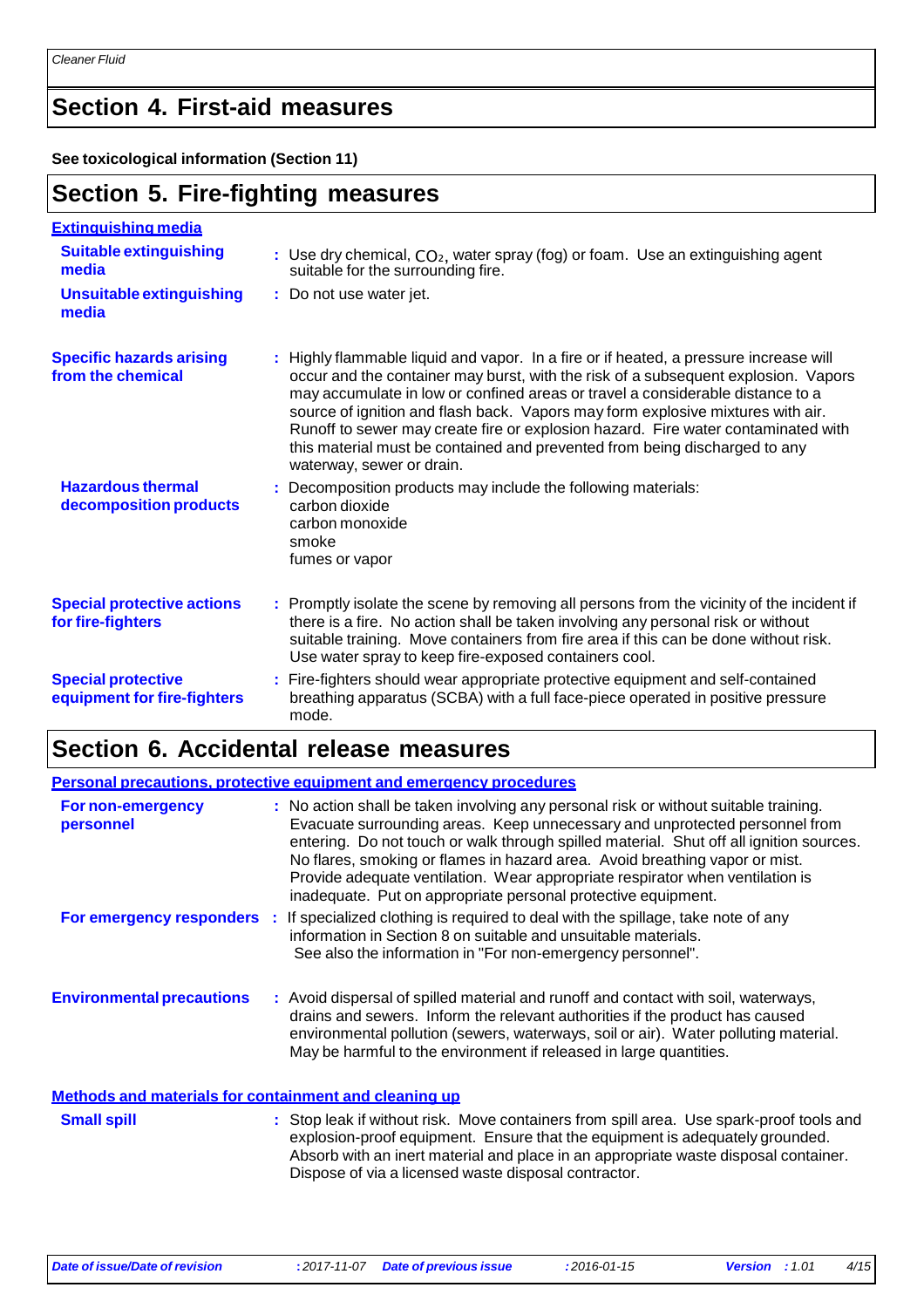### **Section 6. Accidental release measures**

**Large spill :** Stop leak if without risk. Move containers from spill area. Use spark-proof tools and explosion-proof equipment. Ensure that the equipment is adequately grounded. Approach release from upwind. Prevent entry into sewers, water courses, basements or confined areas. Wash spillages into an effluent treatment plant or proceed as follows. Contain and collect spillage with non-combustible, absorbent material e.g. sand, earth, vermiculite or diatomaceous earth and place in container for disposal according to local regulations (see Section 13). Dispose of via a licensed waste disposal contractor. Contaminated absorbent material may pose the same hazard as the spilled product. Note: see Section 1 for emergency contact information and Section 13 for waste disposal. For large spills, dike spilled material or otherwise contain it to ensure runoff does not reach a waterway.

### **Section 7. Handling and storage**

| <b>Precautions for safe handling</b>                                      |                                                                                                                                                                                                                                                                                                                                                                                                                                                                                                                                                                                                                                                                                                                                                                                                                                                                                                     |
|---------------------------------------------------------------------------|-----------------------------------------------------------------------------------------------------------------------------------------------------------------------------------------------------------------------------------------------------------------------------------------------------------------------------------------------------------------------------------------------------------------------------------------------------------------------------------------------------------------------------------------------------------------------------------------------------------------------------------------------------------------------------------------------------------------------------------------------------------------------------------------------------------------------------------------------------------------------------------------------------|
| <b>Protective measures</b>                                                | : Put on appropriate personal protective equipment (see Section 8). Do not swallow.<br>Avoid contact with eyes, skin and clothing. Avoid breathing vapor or mist. Avoid<br>release to the environment. Use only with adequate ventilation. Wear appropriate<br>respirator when ventilation is inadequate. Do not enter storage areas and confined<br>spaces unless adequately ventilated. Keep in the original container or an approved<br>alternative made from a compatible material, kept tightly closed when not in use.<br>Store and use away from heat, sparks, open flame or any other ignition source. Use<br>explosion-proof electrical (ventilating, lighting and material handling) equipment.<br>Use only non-sparking tools. Take precautionary measures against electrostatic<br>discharges. Empty containers retain product residue and can be hazardous. Do not<br>reuse container. |
| <b>Advice on general</b><br>occupational hygiene                          | : Eating, drinking and smoking should be prohibited in areas where this material is<br>handled, stored and processed. Workers should wash hands and face before<br>eating, drinking and smoking. Remove contaminated clothing and protective<br>equipment before entering eating areas. See also Section 8 for additional<br>information on hygiene measures.                                                                                                                                                                                                                                                                                                                                                                                                                                                                                                                                       |
| <b>Conditions for safe storage,</b><br>including any<br>incompatibilities | Store in accordance with local regulations. Store in a segregated and approved<br>area. Store in original container protected from direct sunlight in a dry, cool and well-<br>ventilated area, away from incompatible materials (see Section 10) and food and<br>drink. Store locked up. Eliminate all ignition sources. Separate from oxidizing<br>materials. Keep container tightly closed and sealed until ready for use. Containers<br>that have been opened must be carefully resealed and kept upright to prevent<br>leakage. Do not store in unlabeled containers. Use appropriate containment to<br>avoid environmental contamination. See Section 10 for incompatible materials<br>before handling or use.                                                                                                                                                                                |

### **Section 8. Exposure controls/personal protection**

#### **Control parameters**

**Occupational exposure limits**

| Ingredient name                                   |                    | <b>Exposure limits</b>        |                                                                                                                                                                                                                                                                                                                                                                                                                                                                     |                       |      |
|---------------------------------------------------|--------------------|-------------------------------|---------------------------------------------------------------------------------------------------------------------------------------------------------------------------------------------------------------------------------------------------------------------------------------------------------------------------------------------------------------------------------------------------------------------------------------------------------------------|-----------------------|------|
| <b>United States Occupational Exposure Limits</b> |                    |                               |                                                                                                                                                                                                                                                                                                                                                                                                                                                                     |                       |      |
| heptane                                           |                    |                               | ACGIH TLV (United States, 3/2016).<br>TWA: 400 ppm 8 hours.<br>TWA: 1640 mg/m <sup>3</sup> 8 hours.<br>STEL: 500 ppm 15 minutes.<br>STEL: 2050 mg/m <sup>3</sup> 15 minutes.<br>NIOSH REL (United States, 10/2016).<br>TWA: 85 ppm 10 hours.<br>TWA: 350 mg/m <sup>3</sup> 10 hours.<br>CEIL: 440 ppm 15 minutes.<br>CEIL: 1800 mg/m <sup>3</sup> 15 minutes.<br>OSHA PEL (United States, 6/2016).<br>TWA: 500 ppm 8 hours.<br>TWA: 2000 mg/m <sup>3</sup> 8 hours. |                       |      |
| Date of issue/Date of revision                    | $: 2017 - 11 - 07$ | <b>Date of previous issue</b> | $: 2016 - 01 - 15$                                                                                                                                                                                                                                                                                                                                                                                                                                                  | <b>Version</b> : 1.01 | 5/15 |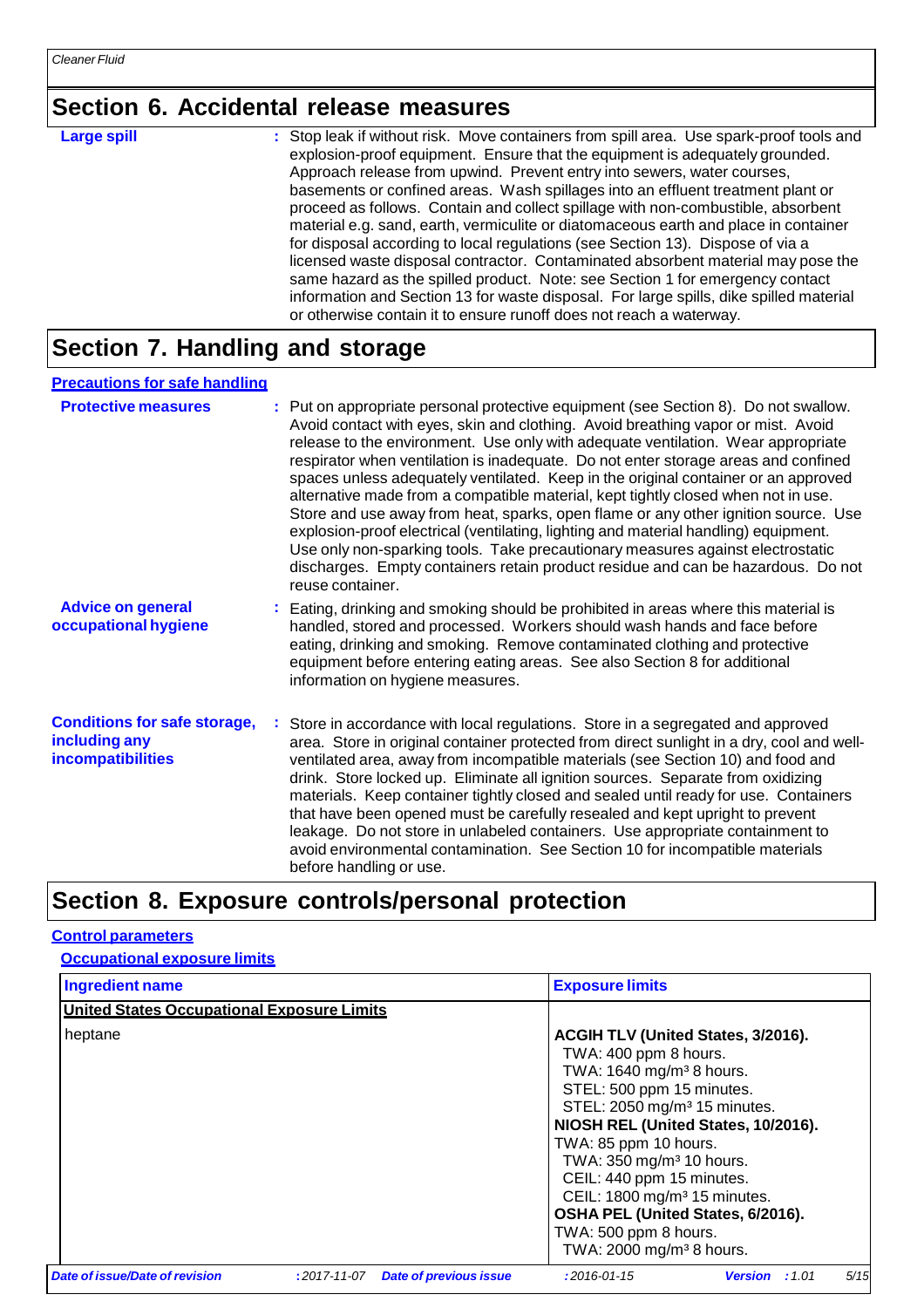## **Section 8. Exposure controls/personal protection**

| 3-methylhexane                             | ACGIH TLV (United States, 3/2016).<br>TWA: 400 ppm 8 hours.<br>TWA: 1640 mg/m <sup>3</sup> 8 hours.<br>STEL: 500 ppm 15 minutes.<br>STEL: 2050 mg/m <sup>3</sup> 15 minutes.                                                                                                                                                                                                                                                                                                                                                                                                                                                                                                                               |
|--------------------------------------------|------------------------------------------------------------------------------------------------------------------------------------------------------------------------------------------------------------------------------------------------------------------------------------------------------------------------------------------------------------------------------------------------------------------------------------------------------------------------------------------------------------------------------------------------------------------------------------------------------------------------------------------------------------------------------------------------------------|
| methylcyclohexane                          | ACGIH TLV (United States, 3/2016).<br>TWA: 400 ppm 8 hours.<br>TWA: 1610 mg/m <sup>3</sup> 8 hours.<br>NIOSH REL (United States, 10/2016).<br>TWA: 400 ppm 10 hours.<br>TWA: 1600 mg/m <sup>3</sup> 10 hours.<br>OSHA PEL (United States, 6/2016).<br>TWA: 500 ppm 8 hours.<br>TWA: 2000 mg/m <sup>3</sup> 8 hours.                                                                                                                                                                                                                                                                                                                                                                                        |
| 2-methylhexane                             | ACGIH TLV (United States, 3/2016).<br>TWA: 400 ppm 8 hours.<br>TWA: 1640 mg/m <sup>3</sup> 8 hours.<br>STEL: 500 ppm 15 minutes.<br>STEL: 2050 mg/m <sup>3</sup> 15 minutes.                                                                                                                                                                                                                                                                                                                                                                                                                                                                                                                               |
| 3-ethylpentane                             | <b>ACGIH TLV (United States, 3/2016).</b><br>TWA: 400 ppm 8 hours.<br>TWA: 1640 mg/m <sup>3</sup> 8 hours.<br>STEL: 500 ppm 15 minutes.<br>STEL: 2050 mg/m <sup>3</sup> 15 minutes.                                                                                                                                                                                                                                                                                                                                                                                                                                                                                                                        |
| 2,3-dimethylpentane                        | <b>ACGIH TLV (United States, 3/2016).</b><br>TWA: 400 ppm 8 hours.<br>TWA: 1640 mg/m <sup>3</sup> 8 hours.<br>STEL: 500 ppm 15 minutes.<br>STEL: 2050 mg/m <sup>3</sup> 15 minutes.                                                                                                                                                                                                                                                                                                                                                                                                                                                                                                                        |
| <b>Canada Occupational Exposure Limits</b> |                                                                                                                                                                                                                                                                                                                                                                                                                                                                                                                                                                                                                                                                                                            |
| heptane                                    | CA Alberta Provincial (Canada, 4/2009).<br>15 min OEL: 2050 mg/m <sup>3</sup> 15 minutes.<br>8 hrs OEL: 1640 mg/m <sup>3</sup> 8 hours.<br>8 hrs OEL: 400 ppm 8 hours.<br>15 min OEL: 500 ppm 15 minutes.<br><b>CA British Columbia Provincial (Canada,</b><br>2/2015).<br>TWA: 400 ppm 8 hours.<br>STEL: 500 ppm 15 minutes.<br>CA Ontario Provincial (Canada, 1/2013).<br>TWA: 400 ppm 8 hours.<br>TWA: 1640 mg/m <sup>3</sup> 8 hours.<br>STEL: 500 ppm 15 minutes.<br>STEL: 2050 mg/m <sup>3</sup> 15 minutes.<br>CA Quebec Provincial (Canada, 1/2014).<br>TWAEV: 400 ppm 8 hours.<br>TWAEV: 1640 mg/m <sup>3</sup> 8 hours.<br>STEV: 500 ppm 15 minutes.<br>STEV: 2050 mg/m <sup>3</sup> 15 minutes. |
| 3-methylhexane                             | CA Alberta Provincial (Canada, 4/2009).<br>15 min OEL: 2050 mg/m <sup>3</sup> 15 minutes.<br>8 hrs OEL: 1640 mg/m <sup>3</sup> 8 hours.<br>8 hrs OEL: 400 ppm 8 hours.<br>15 min OEL: 500 ppm 15 minutes.                                                                                                                                                                                                                                                                                                                                                                                                                                                                                                  |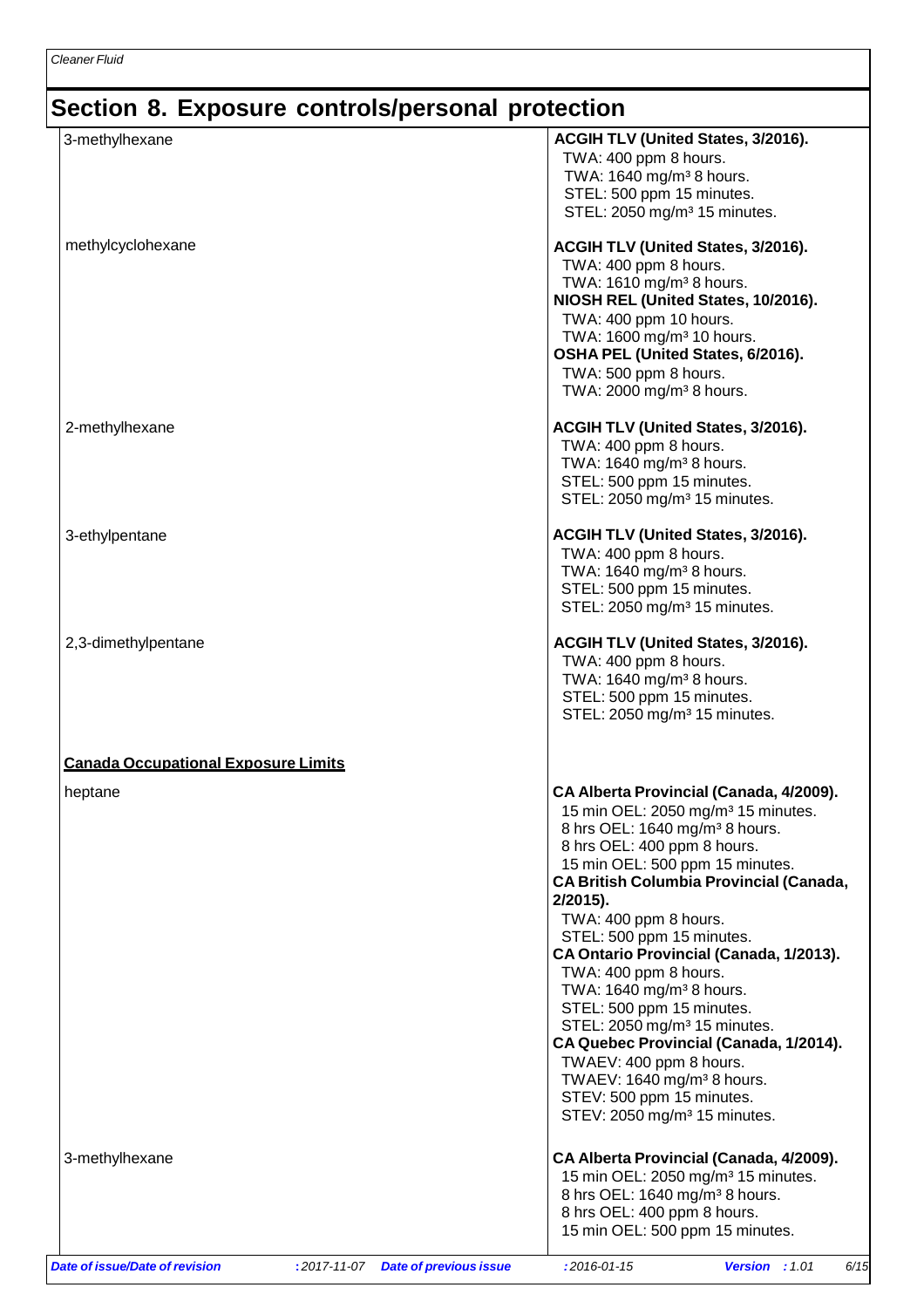## **Section 8. Exposure controls/personal protection**

| Methylcyclohexane   | CA Alberta Provincial (Canada, 4/2009).<br>8 hrs OEL: 400 ppm 8 hours.<br>8 hrs OEL: 1610 mg/m <sup>3</sup> 8 hours.<br><b>CA British Columbia Provincial (Canada,</b><br>$2/2015$ ).<br>TWA: 400 ppm 8 hours.<br>CA Ontario Provincial (Canada, 1/2013).<br>TWA: 400 ppm 8 hours.<br>TWA: 1610 mg/m <sup>3</sup> 8 hours.<br>CA Quebec Provincial (Canada, 1/2014).<br>TWAEV: 400 ppm 8 hours.<br>TWAEV: 1610 mg/m <sup>3</sup> 8 hours. |
|---------------------|-------------------------------------------------------------------------------------------------------------------------------------------------------------------------------------------------------------------------------------------------------------------------------------------------------------------------------------------------------------------------------------------------------------------------------------------|
| 2-Methylhexane      | CA Alberta Provincial (Canada, 4/2009).<br>15 min OEL: 2050 mg/m <sup>3</sup> 15 minutes.<br>8 hrs OEL: 1640 mg/m <sup>3</sup> 8 hours.<br>8 hrs OEL: 400 ppm 8 hours.<br>15 min OEL: 500 ppm 15 minutes.                                                                                                                                                                                                                                 |
| 2,3-dimethylpentane | CA Alberta Provincial (Canada, 4/2009).<br>15 min OEL: 2050 mg/m <sup>3</sup> 15 minutes.<br>8 hrs OEL: 1640 mg/m <sup>3</sup> 8 hours.<br>8 hrs OEL: 400 ppm 8 hours.<br>15 min OEL: 500 ppm 15 minutes.                                                                                                                                                                                                                                 |
| 3-Ethylpentane      | CA Alberta Provincial (Canada, 4/2009).<br>15 min OEL: 2050 mg/m <sup>3</sup> 15 minutes.<br>8 hrs OEL: 1640 mg/m <sup>3</sup> 8 hours.<br>8 hrs OEL: 400 ppm 8 hours.<br>15 min OEL: 500 ppm 15 minutes.                                                                                                                                                                                                                                 |

| <b>Appropriate engineering</b><br>controls | : Use only with adequate ventilation. Use process enclosures, local exhaust<br>ventilation or other engineering controls to keep worker exposure to airborne<br>contaminants below any recommended or statutory limits. The engineering controls<br>also need to keep gas, vapor or dust concentrations below any lower explosive<br>limits. Use explosion-proof ventilation equipment.           |
|--------------------------------------------|---------------------------------------------------------------------------------------------------------------------------------------------------------------------------------------------------------------------------------------------------------------------------------------------------------------------------------------------------------------------------------------------------|
| <b>Environmental exposure</b><br>controls  | : Emissions from ventilation or work process equipment should be checked to ensure<br>they comply with the requirements of environmental protection legislation. In some<br>cases, fume scrubbers, filters or engineering modifications to the process<br>equipment will be necessary to reduce emissions to acceptable levels.                                                                   |
| <b>Individual protection measures</b>      |                                                                                                                                                                                                                                                                                                                                                                                                   |
| <b>Hygiene measures</b>                    | : Wash hands, forearms and face thoroughly after handling chemical products, before<br>eating, smoking and using the lavatory and at the end of the working period.<br>Appropriate techniques should be used to remove potentially contaminated clothing.<br>Wash contaminated clothing before reusing. Ensure that eyewash stations and<br>safety showers are close to the workstation location. |
| <b>Eye/face protection</b>                 | : Safety eyewear complying with an approved standard should be used when a risk<br>assessment indicates this is necessary to avoid exposure to liquid splashes, mists,<br>gases or dusts. If contact is possible, the following protection should be worn,<br>unless the assessment indicates a higher degree of protection: chemical splash<br>goggles.                                          |
| <b>Skin protection</b>                     |                                                                                                                                                                                                                                                                                                                                                                                                   |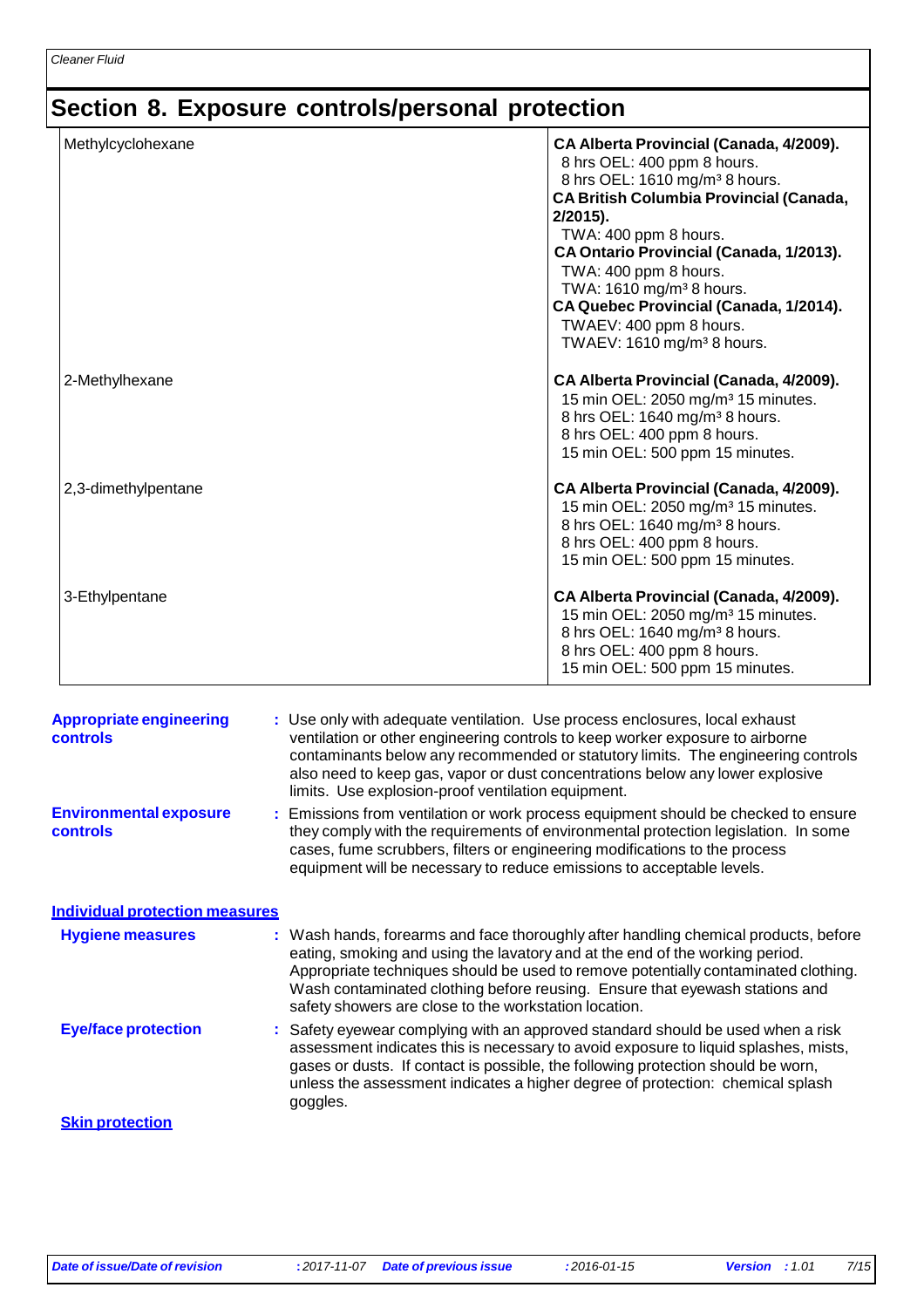## **Section 8. Exposure controls/personal protection**

| <b>Hand protection</b>        | : Chemical-resistant, impervious gloves complying with an approved standard should<br>be worn at all times when handling chemical products if a risk assessment indicates<br>this is necessary. Considering the parameters specified by the glove manufacturer,<br>check during use that the gloves are still retaining their protective properties. It<br>should be noted that the time to breakthrough for any glove material may be<br>different for different glove manufacturers. In the case of mixtures, consisting of<br>several substances, the protection time of the gloves cannot be accurately<br>estimated.<br>> 8 hours (breakthrough time): neoprene, butyl rubber, nitrile rubber |
|-------------------------------|----------------------------------------------------------------------------------------------------------------------------------------------------------------------------------------------------------------------------------------------------------------------------------------------------------------------------------------------------------------------------------------------------------------------------------------------------------------------------------------------------------------------------------------------------------------------------------------------------------------------------------------------------------------------------------------------------|
| <b>Body protection</b>        | : Personal protective equipment for the body should be selected based on the task<br>being performed and the risks involved and should be approved by a specialist<br>before handling this product. When there is a risk of ignition from static electricity,<br>wear anti-static protective clothing. For the greatest protection from static<br>discharges, clothing should include anti-static overalls, boots and gloves.                                                                                                                                                                                                                                                                      |
| <b>Other skin protection</b>  | : Appropriate footwear and any additional skin protection measures should be<br>selected based on the task being performed and the risks involved and should be<br>approved by a specialist before handling this product.                                                                                                                                                                                                                                                                                                                                                                                                                                                                          |
| <b>Respiratory protection</b> | : Use a properly fitted, air-purifying or air-fed respirator complying with an approved<br>standard if a risk assessment indicates this is necessary. Respirator selection must<br>be based on known or anticipated exposure levels, the hazards of the product and<br>the safe working limits of the selected respirator. Ensure an MSHA/NIOSH-<br>approved respirator or equivalent is used (applicable for the United States).                                                                                                                                                                                                                                                                  |

### **Section 9. Physical and chemical properties**

| <b>Appearance</b>                                      |                                                                                                                                                                                                      |
|--------------------------------------------------------|------------------------------------------------------------------------------------------------------------------------------------------------------------------------------------------------------|
| <b>Physical state</b>                                  | : Liquid.                                                                                                                                                                                            |
| <b>Color</b>                                           | : Clear.                                                                                                                                                                                             |
| <b>Odor</b>                                            | : Hydrocarbon.                                                                                                                                                                                       |
| <b>Odor threshold</b>                                  | : Not available.                                                                                                                                                                                     |
| pH                                                     | : Not available.                                                                                                                                                                                     |
| <b>Melting point</b>                                   | : -140 to -70°C (-220 to -94°F)                                                                                                                                                                      |
| <b>Boiling point</b>                                   | : 90.5556 to 98.8889°C (195 to 210°F)                                                                                                                                                                |
| <b>Flash point</b>                                     | : Closed cup: $-9.4444^{\circ}$ C (15 $^{\circ}$ F)                                                                                                                                                  |
| <b>Evaporation rate</b>                                | $\therefore$ 4.2 (butyl acetate = 1)                                                                                                                                                                 |
| <b>Flammability (solid, gas)</b>                       | : Not available.                                                                                                                                                                                     |
| <b>Lower and upper explosive</b><br>(flammable) limits | $:$ Lower: 1%<br>Upper: 6.7%                                                                                                                                                                         |
| <b>Vapor pressure</b>                                  | : 6 kPa (45 mm Hg) [room temperature]<br>47.7 kPa (357.48 mm Hg) [50°C]                                                                                                                              |
| <b>Vapor density</b>                                   | : $3.5$ [Air = 1]                                                                                                                                                                                    |
| <b>Relative density</b>                                | $: 0.696$ [Water = 1]                                                                                                                                                                                |
| <b>Density</b>                                         | : $0.72$ g/cm <sup>3</sup> [20°C (68°F)]                                                                                                                                                             |
| <b>Solubility</b>                                      | : Insoluble in the following materials: cold water and hot water.                                                                                                                                    |
| <b>Solubility in water</b>                             | : Not available.                                                                                                                                                                                     |
| <b>Partition coefficient: n-</b><br>octanol/water      | : 2.1 to 5                                                                                                                                                                                           |
| <b>Auto-ignition temperature</b>                       | : 246.1111°C (475°F)                                                                                                                                                                                 |
| <b>Decomposition temperature</b>                       | : Not available.                                                                                                                                                                                     |
| <b>Viscosity</b>                                       | : Dynamic (room temperature): $0.32$ mPa $\cdot$ s (0.32 cP)<br>Kinematic (room temperature): 0.0055 cm <sup>2</sup> /s (0.55 cSt)<br>Kinematic (40°C (104°F)): 0.0083 cm <sup>2</sup> /s (0.83 cSt) |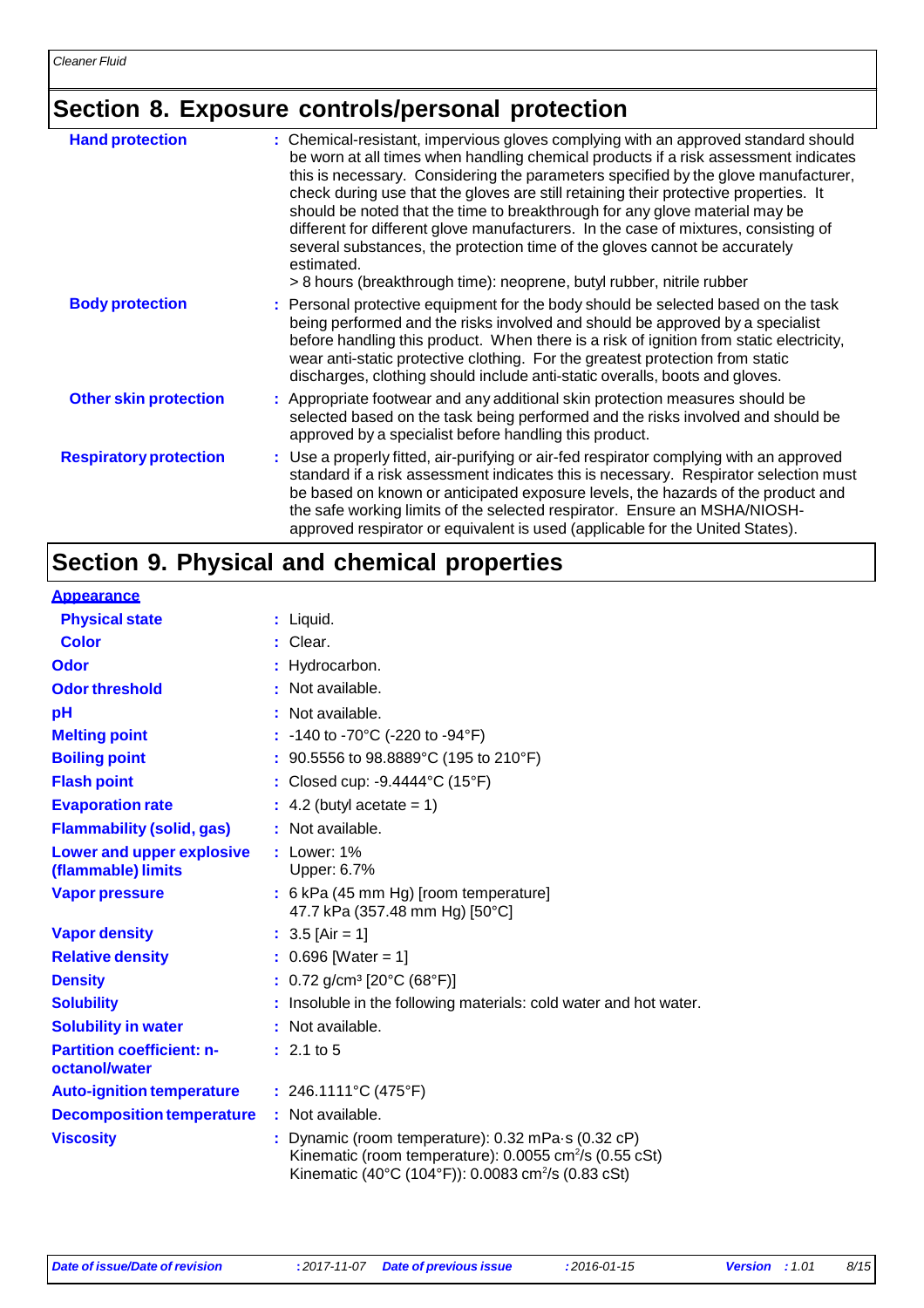## **Section 10. Stability and reactivity**

| <b>Reactivity</b>                                   | : No specific test data related to reactivity available for this product or its ingredients.                                                                                                                                               |
|-----------------------------------------------------|--------------------------------------------------------------------------------------------------------------------------------------------------------------------------------------------------------------------------------------------|
| <b>Chemical stability</b>                           | : The product is stable.                                                                                                                                                                                                                   |
| <b>Possibility of hazardous</b><br><b>reactions</b> | : Under normal conditions of storage and use, hazardous reactions will not occur.<br>Under normal conditions of storage and use, hazardous polymerization will not<br>occur.                                                               |
| <b>Conditions to avoid</b>                          | : Avoid all possible sources of ignition (spark or flame). Do not pressurize, cut, weld,<br>braze, solder, drill, grind or expose containers to heat or sources of ignition. Do not<br>allow vapor to accumulate in low or confined areas. |
| Incompatible materials                              | : Reactive or incompatible with the following materials:<br>oxidizing materials<br>strong acids                                                                                                                                            |
| <b>Hazardous decomposition</b><br>products          | : Under normal conditions of storage and use, hazardous decomposition products<br>should not be produced.                                                                                                                                  |

### **Section 11. Toxicological information**

#### **Information on toxicological effects**

| <b>Acute toxicity</b> |  |
|-----------------------|--|
|                       |  |

| <b>Product/ingredient name</b> | <b>Result</b>                | <b>Species</b> | <b>Dose</b> | <b>Exposure</b> |
|--------------------------------|------------------------------|----------------|-------------|-----------------|
| heptane                        | <b>LC50 Inhalation Gas.</b>  | Rat            | 48000 ppm   | 4 hours         |
|                                | <b>LC50 Inhalation Vapor</b> | Rat            | 103 $g/m3$  | 4 hours         |
| methylcyclohexane              | LD50 Oral                    | Rat            | >3200 mg/kg | -               |

**Conclusion/Summary :** Not available.

| <b>Irritation/Corrosion</b> |
|-----------------------------|
|-----------------------------|

| <b>Product/ingredient name</b> | <b>Result</b>            | <b>Species</b> | <b>Score</b> | <b>Exposure</b>             | <b>Observation</b> |
|--------------------------------|--------------------------|----------------|--------------|-----------------------------|--------------------|
| 3-methylhexane                 | Skin - Moderate irritant | Rabbit         |              |                             |                    |
| Methylcyclohexane              | Skin - Mild irritant     | Rabbit         |              | 24 hours 500<br>microliters |                    |
|                                | Skin - Moderate irritant | Rabbit         |              |                             |                    |
| 2-Methylhexane                 | Skin - Moderate irritant | Rabbit         |              |                             |                    |
| heptane                        | Skin - Moderate irritant | Rabbit         |              | 24 hours                    |                    |
| 3-Ethylpentane                 | Skin - Moderate irritant | Rabbit         |              |                             |                    |
| <b>Conclusion/Summary</b>      | : Not available.         |                |              |                             |                    |
| <b>Sensitization</b>           |                          |                |              |                             |                    |
| <b>Conclusion/Summary</b>      | : Not available.         |                |              |                             |                    |
| <b>Mutagenicity</b>            |                          |                |              |                             |                    |
| <b>Conclusion/Summary</b>      | : Not available.         |                |              |                             |                    |
| <b>Carcinogenicity</b>         |                          |                |              |                             |                    |
| <b>Conclusion/Summary</b>      | : Not available.         |                |              |                             |                    |
| <b>Reproductive toxicity</b>   |                          |                |              |                             |                    |
| <b>Conclusion/Summary</b>      | : Not available.         |                |              |                             |                    |
| <b>Teratogenicity</b>          |                          |                |              |                             |                    |

*Date of issue/Date of revision* **:** *2017-11-07 Date of previous issue :2016-01-15 Version : 1.01 9/15*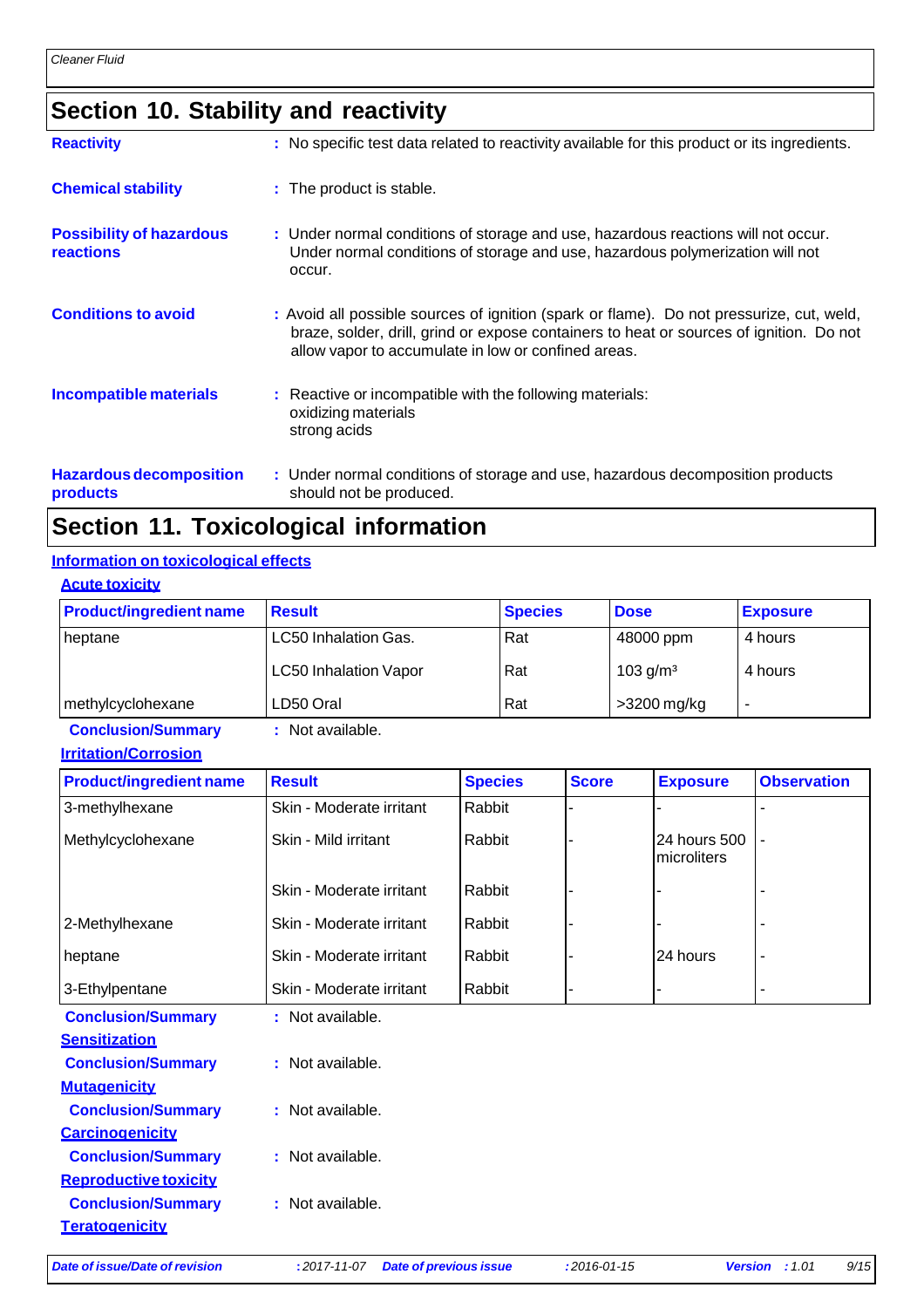### **Section 11. Toxicological information**

**Conclusion/Summary :** Not available.

#### **Specific target organ toxicity (single exposure)**

| <b>Name</b>    | <b>Category</b> | <b>Route of</b><br><b>exposure</b> | <b>Target organs</b> |
|----------------|-----------------|------------------------------------|----------------------|
| 3-methylhexane | Category 3      | Not applicable.                    | l Narcotic effects   |

### **Specific target organ toxicity (repeated exposure)**

Not available.

#### **Aspiration hazard**

| <b>Name</b>                             | <b>Result</b>                         |
|-----------------------------------------|---------------------------------------|
| Naphtha (petroleum), hydrotreated light | <b>ASPIRATION HAZARD - Category 1</b> |
| Heptane                                 | <b>ASPIRATION HAZARD - Category 1</b> |
| 3-Ethylpentane                          | <b>ASPIRATION HAZARD - Category 1</b> |

#### **Information on the likely routes of exposure :** Routes of entry anticipated: Oral, Dermal, Inhalation, Ocular.

| <b>Potential acute health effects</b> |  |
|---------------------------------------|--|
|---------------------------------------|--|

| <b>Eye contact</b>  | : May cause eye irritation.                                                                           |
|---------------------|-------------------------------------------------------------------------------------------------------|
| <b>Inhalation</b>   | : Can cause central nervous system (CNS) depression. May cause drowsiness or<br>dizziness.            |
| <b>Skin contact</b> | : Causes skin irritation.                                                                             |
| <b>Ingestion</b>    | : Can cause central nervous system (CNS) depression. May be fatal if swallowed<br>and enters airways. |

#### **Symptoms related to the physical, chemical and toxicological characteristics**

| <b>Eye contact</b>  | : Adverse symptoms may include the following:<br>pain or irritation<br>watering<br>redness                                                    |
|---------------------|-----------------------------------------------------------------------------------------------------------------------------------------------|
| <b>Inhalation</b>   | : Adverse symptoms may include the following:<br>nausea or vomiting<br>headache<br>drowsiness/fatigue<br>dizziness/vertigo<br>unconsciousness |
| <b>Skin contact</b> | : Adverse symptoms may include the following:<br>irritation<br>redness                                                                        |
| <b>Ingestion</b>    | : Adverse symptoms may include the following:<br>nausea or vomiting                                                                           |

#### **Delayed and immediate effects and also chronic effects from short and long term exposure Short term exposure Potential immediate effects :** Not available. **Potential delayed effects :** Not available. **Long term exposure Potential immediate effects :** Not available. **Potential delayed effects :** Repeated or prolonged contact with irritants may cause dermatitis. **Potential chronic health effects**

*Date of issue/Date of revision* **:** *2017-11-07 Date of previous issue :2016-01-15 Version : 1.01 10/15*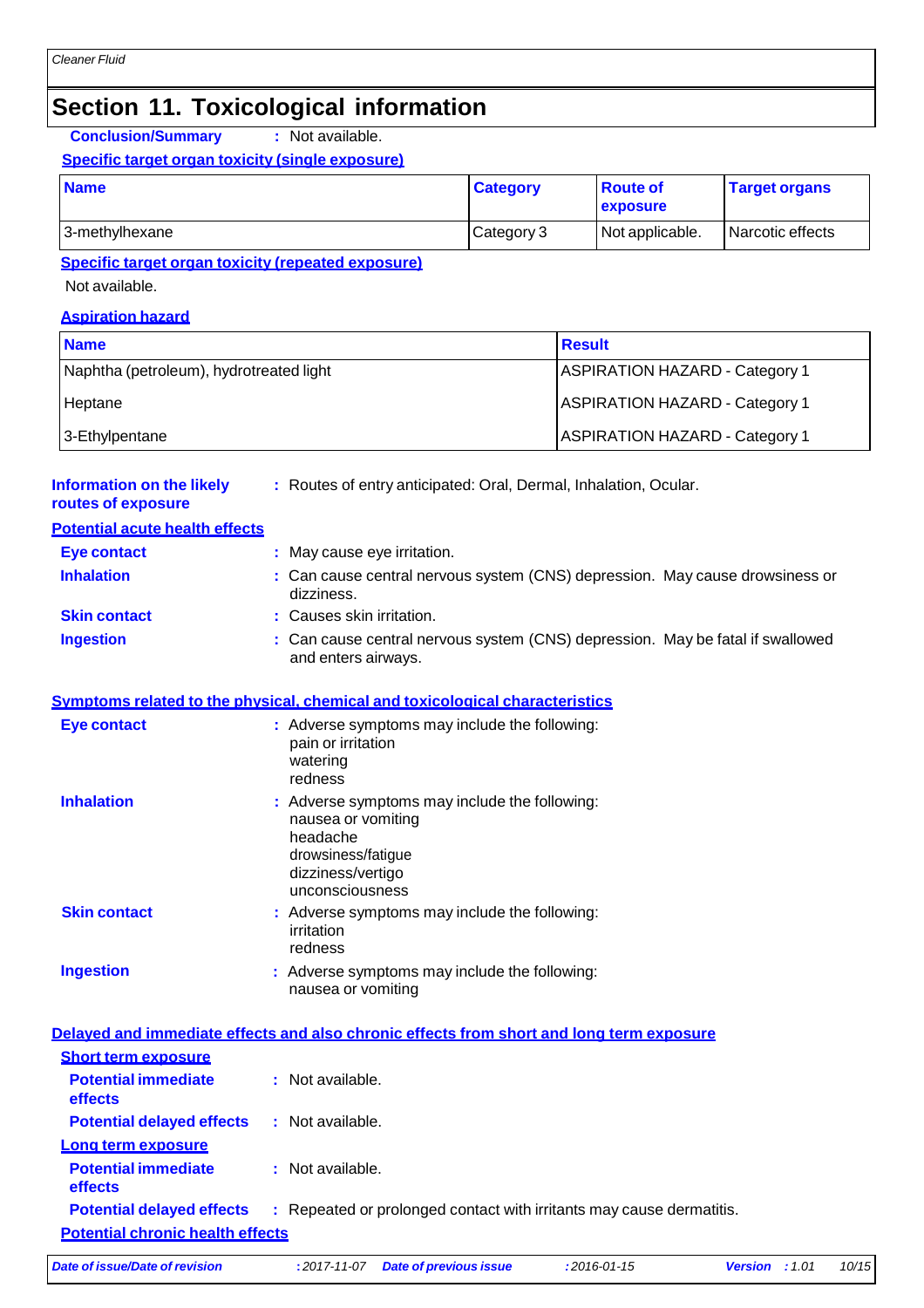### **Section 11. Toxicological information**

### Not available.

| <b>Conclusion/Summary</b>    | : Not available.                                    |
|------------------------------|-----------------------------------------------------|
| <b>General</b>               | : No known significant effects or critical hazards. |
| <b>Carcinogenicity</b>       | : No known significant effects or critical hazards. |
| <b>Mutagenicity</b>          | : No known significant effects or critical hazards. |
| <b>Teratogenicity</b>        | : No known significant effects or critical hazards. |
| <b>Developmental effects</b> | : No known significant effects or critical hazards. |
| <b>Fertility effects</b>     | : No known significant effects or critical hazards. |

#### **Numerical measures of toxicity**

**Acute toxicity estimates**

Not available.

## **Section 12. Ecological information**

#### **Toxicity**

| <b>Product/ingredient name</b> | <b>Result</b>                      | <b>Species</b>                                                            | <b>Exposure</b> |
|--------------------------------|------------------------------------|---------------------------------------------------------------------------|-----------------|
| heptane                        | Acute LC50 375000 µg/l Fresh water | Fish - Oreochromis<br>mossambicus                                         | 96 hours        |
| methylcyclohexane              | Acute LC50 5800 µg/l Marine water  | Fish - Morone saxatilis -<br>Juvenile (Fledgling, Hatchling,<br>Weanling) | 96 hours        |
| <b>Conclusion/Summary</b>      | : Not available.                   |                                                                           |                 |

### **Persistence and degradability**

**Conclusion/Summary :** Not available.

#### **Bioaccumulative potential**

| <b>Product/ingredient name</b>             | $LogP_{ow}$ | <b>BCF</b> | <b>Potential</b> |
|--------------------------------------------|-------------|------------|------------------|
| Naphtha (petroleum),<br>hydrotreated light | $2.1$ to 5  | 10 to 2500 | high             |
| heptane                                    | 4.66        | 552        | high             |
| methylcyclohexane                          | 3.61        | 186.21     | low              |

### **Mobility in soil**

| <b>Soil/water partition</b><br><b>coefficient (Koc)</b> | : Not available.                                    |
|---------------------------------------------------------|-----------------------------------------------------|
| <b>Mobility</b>                                         | : Not available.                                    |
| <b>Other adverse effects</b>                            | : No known significant effects or critical hazards. |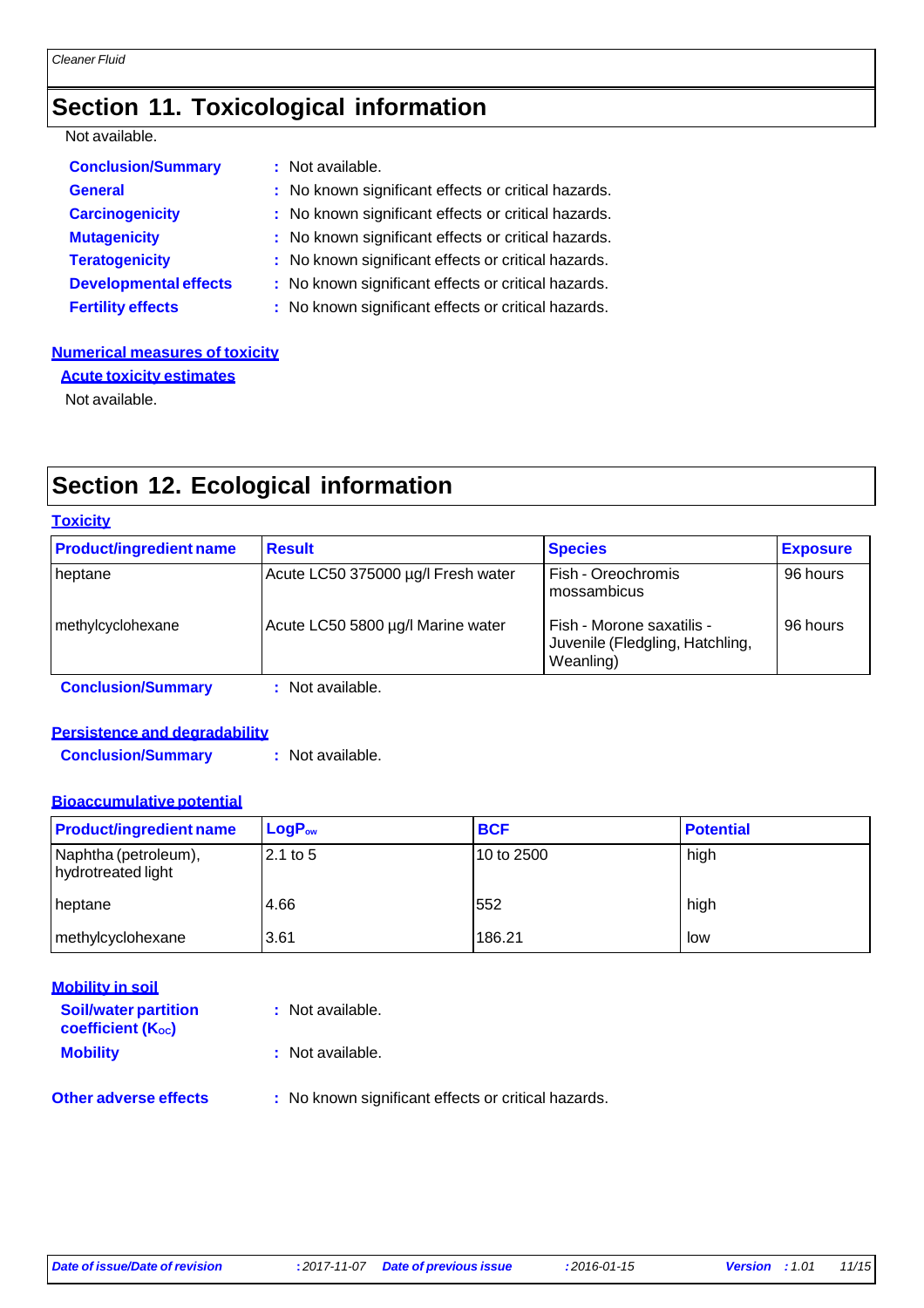### **Section 13. Disposal considerations**

**Disposal methods** : The generation of waste should be avoided or minimized wherever possible. Disposal of this product, solutions and any by-products should at all times comply with the requirements of environmental protection and waste disposal legislation and any federal, state and regional local authority requirements. Dispose of surplus and non-recyclable products via a licensed waste disposal contractor. Waste should not be disposed of untreated to the sewer unless fully compliant with the requirements of all authorities with jurisdiction. Waste packaging should be recycled. Incineration or landfill should only be considered when recycling is not feasible. This material and its container must be disposed of in a safe way. Care should be taken when handling emptied containers that have not been cleaned or rinsed out. Empty containers or liners may retain some product residues. Vapor from product residues may create a highly flammable or explosive atmosphere inside the container. Do not cut, weld or grind used containers unless they have been cleaned thoroughly internally. Avoid dispersal of spilled material and runoff and contact with soil, waterways, drains and sewers.

### **Section 14. Transport information**

|                                                                                                                                                                                                                                                                                                                                                                                                                                                                                                            | <b>TDG</b><br><b>Classification</b> | <b>DOT</b><br><b>Classification</b> | <b>ADR/RID</b>                                                                                      | <b>IMDG</b>              | <b>IATA</b>   |
|------------------------------------------------------------------------------------------------------------------------------------------------------------------------------------------------------------------------------------------------------------------------------------------------------------------------------------------------------------------------------------------------------------------------------------------------------------------------------------------------------------|-------------------------------------|-------------------------------------|-----------------------------------------------------------------------------------------------------|--------------------------|---------------|
| <b>UN number</b>                                                                                                                                                                                                                                                                                                                                                                                                                                                                                           | <b>UN1206</b>                       | <b>UN1206</b>                       |                                                                                                     | <b>UN1206</b>            | <b>UN1206</b> |
| <b>UN proper</b><br>shipping name                                                                                                                                                                                                                                                                                                                                                                                                                                                                          | <b>HEPTANES</b>                     | Heptanes                            |                                                                                                     | <b>HEPTANES</b>          | Heptanes      |
| <b>Transport</b><br>hazard class(es)                                                                                                                                                                                                                                                                                                                                                                                                                                                                       | 3                                   | 3                                   |                                                                                                     | 3                        | 3             |
| <b>Label</b>                                                                                                                                                                                                                                                                                                                                                                                                                                                                                               |                                     |                                     |                                                                                                     |                          |               |
| <b>Packing group</b>                                                                                                                                                                                                                                                                                                                                                                                                                                                                                       | $\mathbf{H}$                        | Ш                                   |                                                                                                     | Ш                        | Ш             |
| <b>Environmental</b><br>hazards                                                                                                                                                                                                                                                                                                                                                                                                                                                                            | No.                                 | Yes.                                |                                                                                                     | Marine Pollutant:<br>Yes | No.           |
| <b>Additional information</b>                                                                                                                                                                                                                                                                                                                                                                                                                                                                              |                                     |                                     |                                                                                                     |                          |               |
| <b>TDG Classification</b><br>: Product classified as per the following sections of the Transportation of Dangerous<br>Goods Regulations: 2.18-2.19 (Class 3).<br><b>Explosive Limit and Limited Quantity Index 1</b><br>Passenger Carrving Road or Rail Index 5                                                                                                                                                                                                                                            |                                     |                                     |                                                                                                     |                          |               |
| <b>DOT Classification</b><br>: This product is not regulated as a marine pollutant when transported on inland<br>waterways in sizes of ≤5 L or ≤5 kg or by road, rail, or inland air in non-bulk sizes,<br>provided the packagings meet the general provisions of §§ 173.24 and 173.24a.<br><b>Limited quantity Yes.</b><br>Packaging instruction Exceptions: 150. Non-bulk: 202. Bulk: 242.<br>Quantity limitation Passenger aircraft/rail: 5 L. Cargo aircraft: 60 L.<br>Special provisions IB2, T4, TP1 |                                     |                                     |                                                                                                     |                          |               |
| <b>IMDG</b>                                                                                                                                                                                                                                                                                                                                                                                                                                                                                                | $F-E$ , S-D                         | <b>Emergency schedules (EmS)</b>    | : The marine pollutant mark is not required when transported in sizes of $\leq 5$ L or $\leq 5$ kg. |                          |               |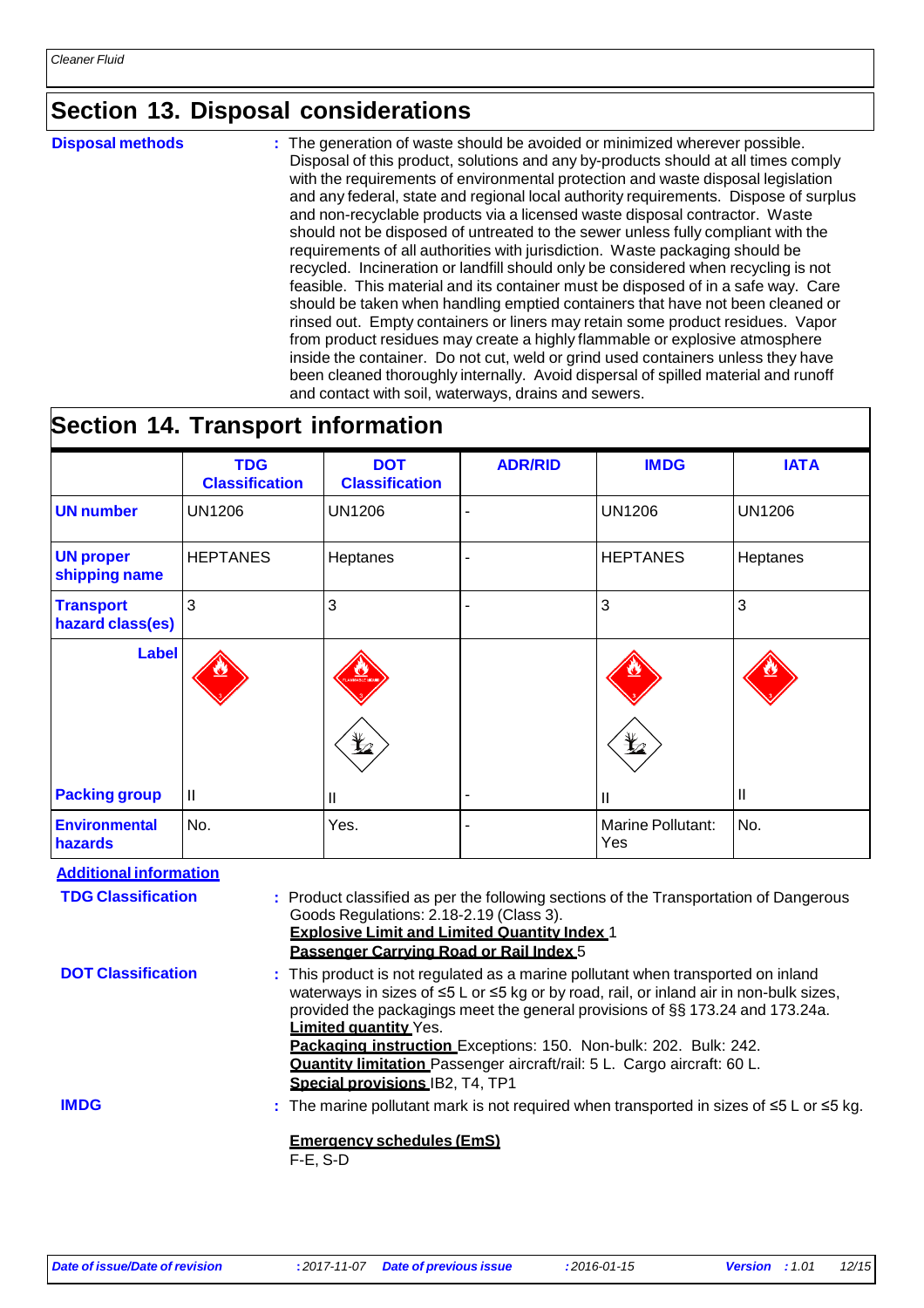## **Section 14. Transport information**

| Section 14. Transport information                                                 |                                                                                                                                                                                                                                                                                                                                                       |
|-----------------------------------------------------------------------------------|-------------------------------------------------------------------------------------------------------------------------------------------------------------------------------------------------------------------------------------------------------------------------------------------------------------------------------------------------------|
| <b>IATA</b>                                                                       | : The environmentally hazardous substance mark may appear if required by other<br>transportation regulations.<br><b>Quantity limitation</b> Passenger and Cargo Aircraft: 5 L. Packaging instructions: 353.<br>Cargo Aircraft Only: 60 L. Packaging instructions: 364. Limited Quantities -<br>Passenger Aircraft: 1 L. Packaging instructions: Y341. |
|                                                                                   | Special precautions for user : Transport within user's premises: always transport in closed containers that are<br>upright and secure. Ensure that persons transporting the product know what to do in<br>the event of an accident or spillage.                                                                                                       |
| <b>Transport in bulk according</b><br>to Annex II of MARPOL and<br>the IBC Code   | : Not available.                                                                                                                                                                                                                                                                                                                                      |
| Section 15. Regulatory information                                                |                                                                                                                                                                                                                                                                                                                                                       |
| <b>U.S. Federal regulations</b>                                                   | : TSCA 8(a) PAIR: heptane; methylcyclohexane<br>TSCA 8(a) CDR Exempt/Partial exemption: All components are listed or exempted.<br>Clean Water Act (CWA) 307: toluene; ethylbenzene; benzene<br>Clean Water Act (CWA) 311: toluene; ethylbenzene; benzene                                                                                              |
| <b>Clean Air Act Section 112</b><br>(b) Hazardous Air<br><b>Pollutants (HAPS)</b> | : Listed                                                                                                                                                                                                                                                                                                                                              |
| <b>Clean Air Act Section 602</b><br><b>Class I Substances</b>                     | : Not listed                                                                                                                                                                                                                                                                                                                                          |
| <b>Clean Air Act Section 602</b><br><b>Class II Substances</b>                    | : Not listed                                                                                                                                                                                                                                                                                                                                          |
| <b>DEA List I Chemicals</b><br>(Precursor Chemicals)                              | : Not listed                                                                                                                                                                                                                                                                                                                                          |
| <b>DEA List II Chemicals</b><br><b>(Essential Chemicals)</b>                      | : Not listed                                                                                                                                                                                                                                                                                                                                          |
| <b>SARA 302/304</b>                                                               |                                                                                                                                                                                                                                                                                                                                                       |
| <b>Composition/information on ingredients</b>                                     |                                                                                                                                                                                                                                                                                                                                                       |
| No products were found.                                                           |                                                                                                                                                                                                                                                                                                                                                       |
| <b>SARA 304 RQ</b>                                                                | : Not applicable.                                                                                                                                                                                                                                                                                                                                     |
| <b>SARA 311/312</b>                                                               |                                                                                                                                                                                                                                                                                                                                                       |
| <b>Classification</b>                                                             | : FLAMMABLE LIQUIDS - Category 2<br><b>SKIN IRRITATION - Category 2</b><br>SPECIFIC TARGET ORGAN TOXICITY (SINGLE EXPOSURE) (Narcotic effects) -<br>Category 3<br><b>ASPIRATION HAZARD - Category 1</b>                                                                                                                                               |
| <b>State regulations</b>                                                          |                                                                                                                                                                                                                                                                                                                                                       |
| <b>Massachusetts</b>                                                              | : The following components are listed: HEPTANE; N-HEPTANE; 3-METHYLHEXANE;<br>METHYLCYCLOHEXANE; ISOHEPTANE; 2,3-DIMETHYLPENTANE                                                                                                                                                                                                                      |
| <b>New York</b>                                                                   | : None of the components are listed.                                                                                                                                                                                                                                                                                                                  |
| <b>New Jersey</b>                                                                 | : The following components are listed: n-HEPTANE; HEPTANE; 3-METHYLHEXANE;<br>HEXANE, 3-METHYL-; METHYLCYCLOHEXANE; CYCLOHEXANE, METHYL-; 2,<br>3-DIMETHYLPENTANE; PENTANE, 2,3-DIMETHYL-                                                                                                                                                             |
| <b>Pennsylvania</b>                                                               | : The following components are listed: HEPTANE; HEXANE, 3-METHYL-;<br>CYCLOHEXANE, METHYL-; HEXANE, 2-METHYL-; PENTANE, 2,3-DIMETHYL-                                                                                                                                                                                                                 |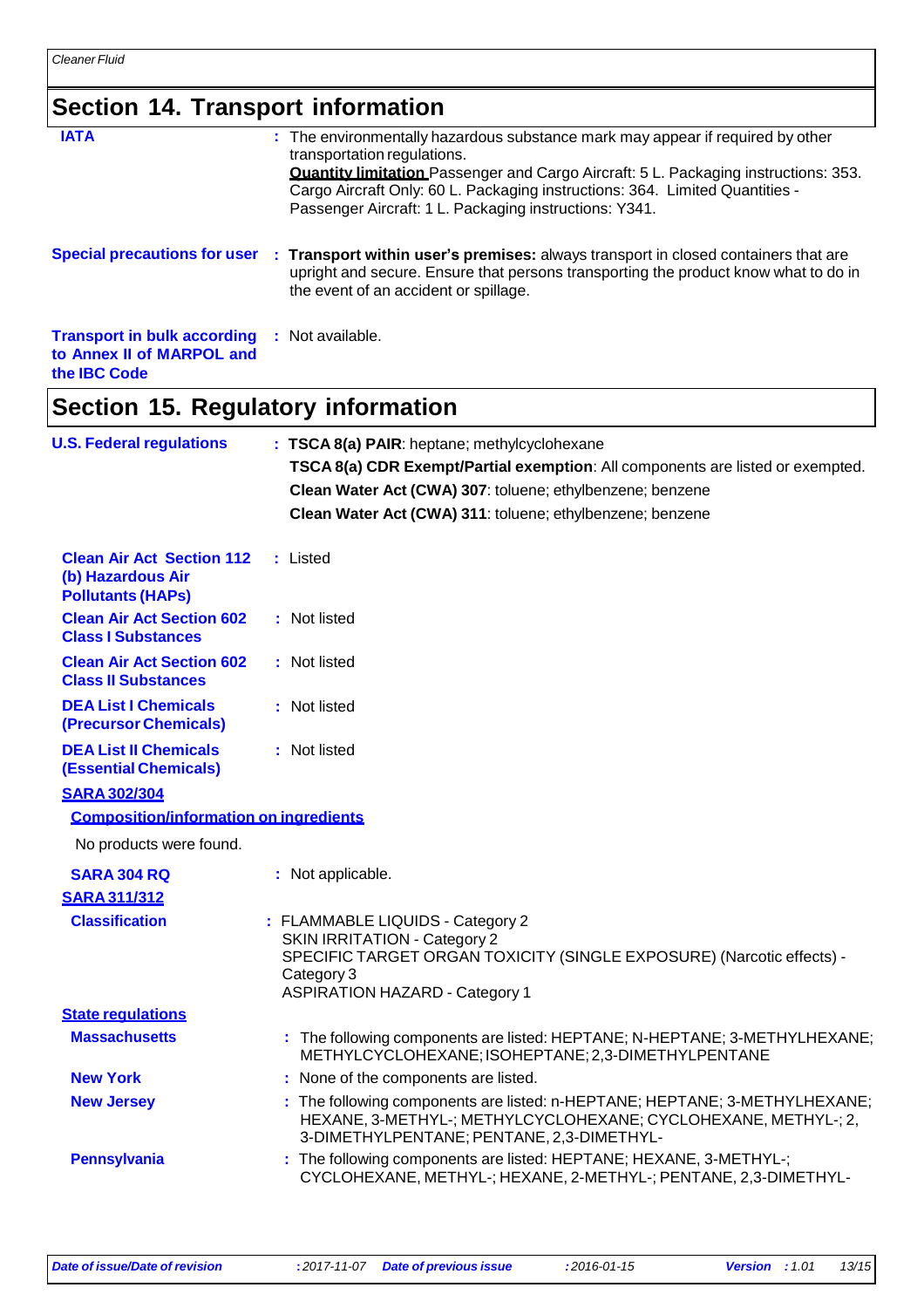### **Section 15. Regulatory information**

#### **California Prop. 65**

**WARNING**: This product can expose you to Benzene, which is known to the State of California to cause cancer and  $\Delta$  birth defects or other reproductive harm. This product can expose you to chemicals including ethylbenzene, which is known to the State of California to cause cancer, and toluene, which is known to the State of California to cause birth defects or other reproductive harm. For more information go to [www.P65Warnings.ca.gov.](http://www.p65warnings.ca.gov/)

#### **Canadian lists**

- 
- **Canadian NPRI :** The following components are listed: Heptane (all isomers); Heptane (all isomers); Heptane (all isomers); Heptane (all isomers); Heptane (all isomers)

**CEPA Toxic substances :** None of the components are listed.

#### **International regulations**

**Chemical Weapon Convention List Schedules I, II & III Chemicals** Not listed.

#### **Montreal Protocol (Annexes A, B, C, E)**

Not listed.

#### **Stockholm Convention on Persistent Organic Pollutants**

Not listed.

#### **Rotterdam Convention on Prior Informed Consent (PIC)**

Not listed.

### **UNECE Aarhus Protocol on POPs and Heavy Metals**

Not listed.

#### **Inventory list**

| <b>Australia</b>         | All components are listed or exempted.   |
|--------------------------|------------------------------------------|
| <b>Canada</b>            | All components are listed or exempted.   |
| <b>China</b>             | All components are listed or exempted.   |
| <b>Europe</b>            | All components are listed or exempted.   |
| <b>Japan</b>             | Japan inventory (ENCS):                  |
|                          | All components are listed or exempted.   |
|                          | <b>Japan inventory (ISHL):</b>           |
|                          | All components are listed or exempted.   |
| <b>Malaysia</b>          | : All components are listed or exempted. |
| <b>New Zealand</b>       | : All components are listed or exempted. |
| <b>Philippines</b>       | : All components are listed or exempted. |
| <b>Republic of Korea</b> | : All components are listed or exempted. |
| <b>Taiwan</b>            | : All components are listed or exempted. |
| <b>Turkey</b>            | : All components are listed or exempted. |
| <b>United States</b>     | : All components are listed or exempted. |

### **Section 16. Other information**

#### **History**

| Date of printing                  | $: 2017 - 11 - 07$ |
|-----------------------------------|--------------------|
| Date of issue/Date of<br>revision | $: 2017 - 11 - 07$ |
| Date of previous issue            | $: 2016 - 01 - 15$ |
| <b>Version</b>                    | : 1.01             |